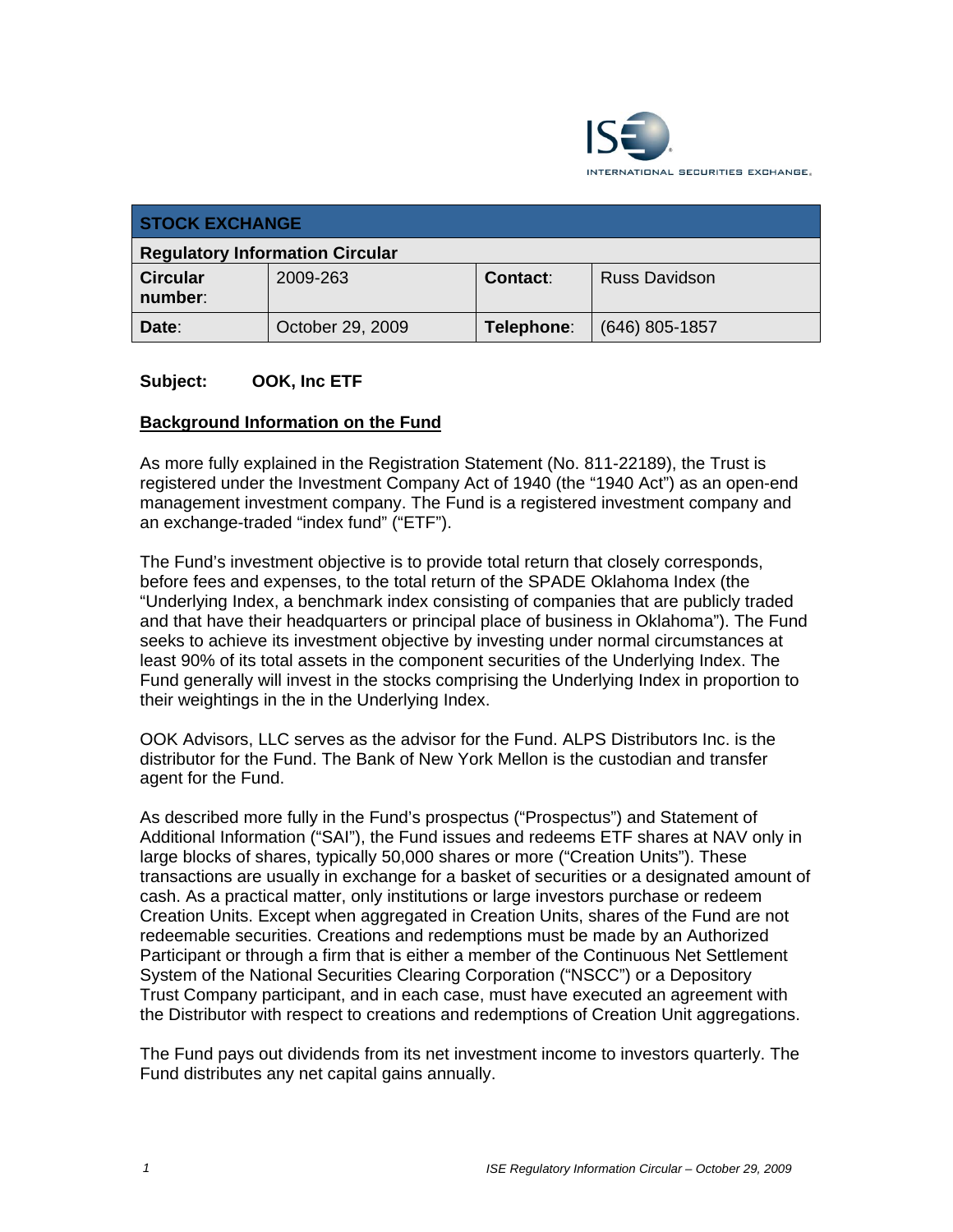The Depository Trust Company ("DTC") will serve as securities depository for the Shares, which may be held only in book-entry form; stock certificates will not be issued. DTC, or its nominee, is the record or registered owner of all outstanding Shares.

The NAV per Share of the Fund will be determined as of the close of trading (normally, 4:00 p.m. Eastern Time ("ET")) on each day that the Exchange is open for business (a "Business Day"). NAV will be available from the Distributor and is also available to National Securities Clearing Corporation ("NSCC") participants through data made available from NSCC.

The Trust's registration statement describes the various fees and expenses for the Fund's Shares. For a more complete description of the Fund and the Underlying Index, visit www.ooketf.com.

## **Principal Risks**

Interested persons are referred to the Prospectus for a description of risks associated with an investment in the Shares. These risks include the risk that the Fund's return may not match the return of its index for a number of reasons including the incursion by the Fund of operating expenses and costs not applicable to its index. In addition, as noted in the Prospectus, the Shares may trade at market prices that may differ from their NAV. The NAV of the Shares will fluctuate with changes in the market value of the Fund's holdings. The market prices of the Shares will fluctuate in accordance with changes in NAV as well as the supply and demand for the Shares.

### **Exchange Rules Applicable to Trading in the Shares**

The Shares are considered equity securities, thus rendering trading in the Shares subject to the Exchange's existing rules governing the trading of equity securities.

# **Trading Hours**

Trading in the Shares on ISE is on a UTP basis and is subject to ISE equity trading rules. The Shares will trade from 8:00 a.m. until 8:00 p.m. Eastern Time. Equity Electronic Access Members ("Equity EAMs") trading the Shares during the Extended Market Sessions are exposed to the risk of the lack of the calculation or dissemination of underlying index value or intraday indicative value ("IIV"). For certain derivative securities products, an updated underlying index value or IIV may not be calculated or publicly disseminated in the Extended Market hours. Since the underlying index value and IIV are not calculated or widely disseminated during Extended Market hours, an investor who is unable to calculate implied values for certain derivative securities products during Extended Market hours may be at a disadvantage to market professionals.

# **Trading Halts**

ISE will halt trading in the Shares in accordance with ISE Rule 2101(a)(2)(iii). The grounds for a halt under this Rule include a halt by the primary market because it stops trading the Shares and/or a halt because dissemination of the IIV or applicable currency spot price has ceased, or a halt for other regulatory reasons. In addition, ISE will stop trading the Shares if the primary market de-lists the Shares.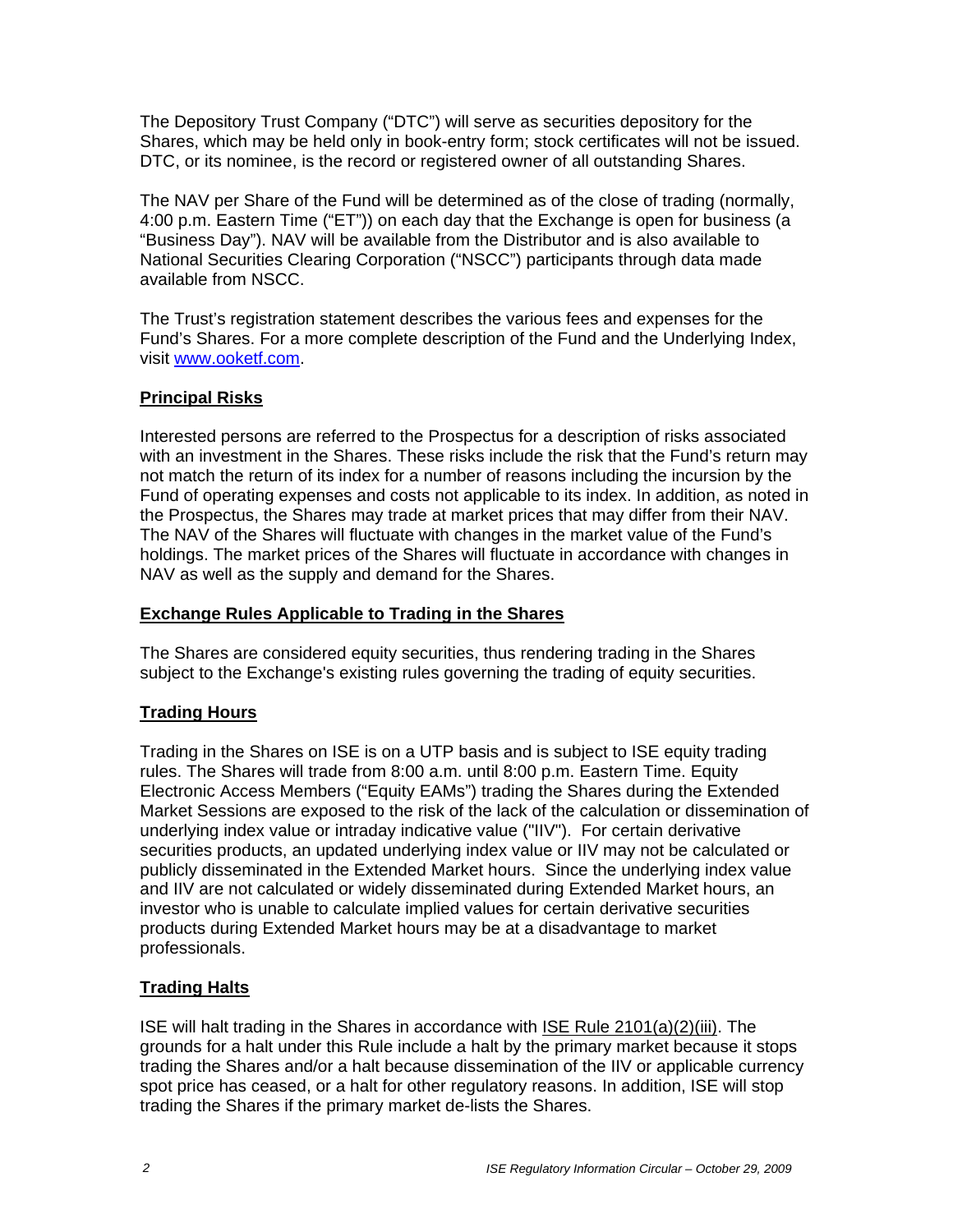#### **Delivery of a Prospectus**

Pursuant to federal securities laws, investors purchasing Shares must receive a prospectus prior to or concurrently with the confirmation of a transaction. Investors purchasing Shares directly from the Fund (by delivery of the Deposit Amount) must also receive a prospectus.

Prospectuses may be obtained through the Distributor or on the Fund's website. The Prospectus does not contain all of the information set forth in the registration statement (including the exhibits to the registration statement), parts of which have been omitted in accordance with the rules and regulations of the SEC. For further information about the Fund, please refer to the Trust's registration statement.

#### **Exemptive, Interpretive and No-Action Relief Under Federal Securities Regulations**

The Commission has issued letters dated April 9, 2007, October 24, 2006, November 21, 2005 and August 17, 2001 (together, the "No- Action Letters") granting exemptive, interpretive and no-action relief from certain provisions of and rules under the Securities Exchange Act of 1934 for exchange-traded funds listed and traded on a registered national securities exchange that meet certain criteria

## **Regulation M Exemptions**

Generally, Rules 101 and 102 of Regulation M prohibit any "distribution participant" and its "affiliated purchasers" from bidding for, purchasing, or attempting to induce any person to bid for or purchase any security which is the subject of a distribution until after the applicable restricted period, except as specifically permitted in Regulation M. The provisions of the Rules apply to underwriters, prospective underwriters, brokers, dealers, and other persons who have agreed to participate or are participating in a distribution of securities.

The Commission issued a No-Action Letter by which persons participating in a distribution of shares of a fund may engage in secondary market transactions in such shares during their participation in such a distribution, despite the requirements of from Rule 101 under Regulation M. In addition, the SEC has permitted persons who may be deemed to be participating in the distribution of shares of a fund (i) to purchase securities for the purpose of purchasing creation unit aggregations of fund shares and (ii) to tender securities for redemption in Creation Unit Aggregations. Further, the Commission has clarified that the tender of fund shares to the Fund for redemption does not constitute a bid for or purchase of any of the Funds' securities during the restricted period of Rule 101. The Commission has issued a No-Action Letter to paragraph (e) of Rule 102 under Regulation M which allow the redemption of fund shares in creation unit aggregations during the continuous offering of shares.

# **Section 11(d)(1); SEC Rules 11d1-1 and 11d1-2**

Section 11(d)(1) of the Act generally prohibits a person who is both a broker and a dealer from effecting any transaction in which the broker-dealer extends credit to a customer on any security which was part of a new issue in the distribution of which he participated as a member of a selling syndicate or group within thirty days prior to such transaction. The Commission has clarified that Section 11(d)(1) does not apply to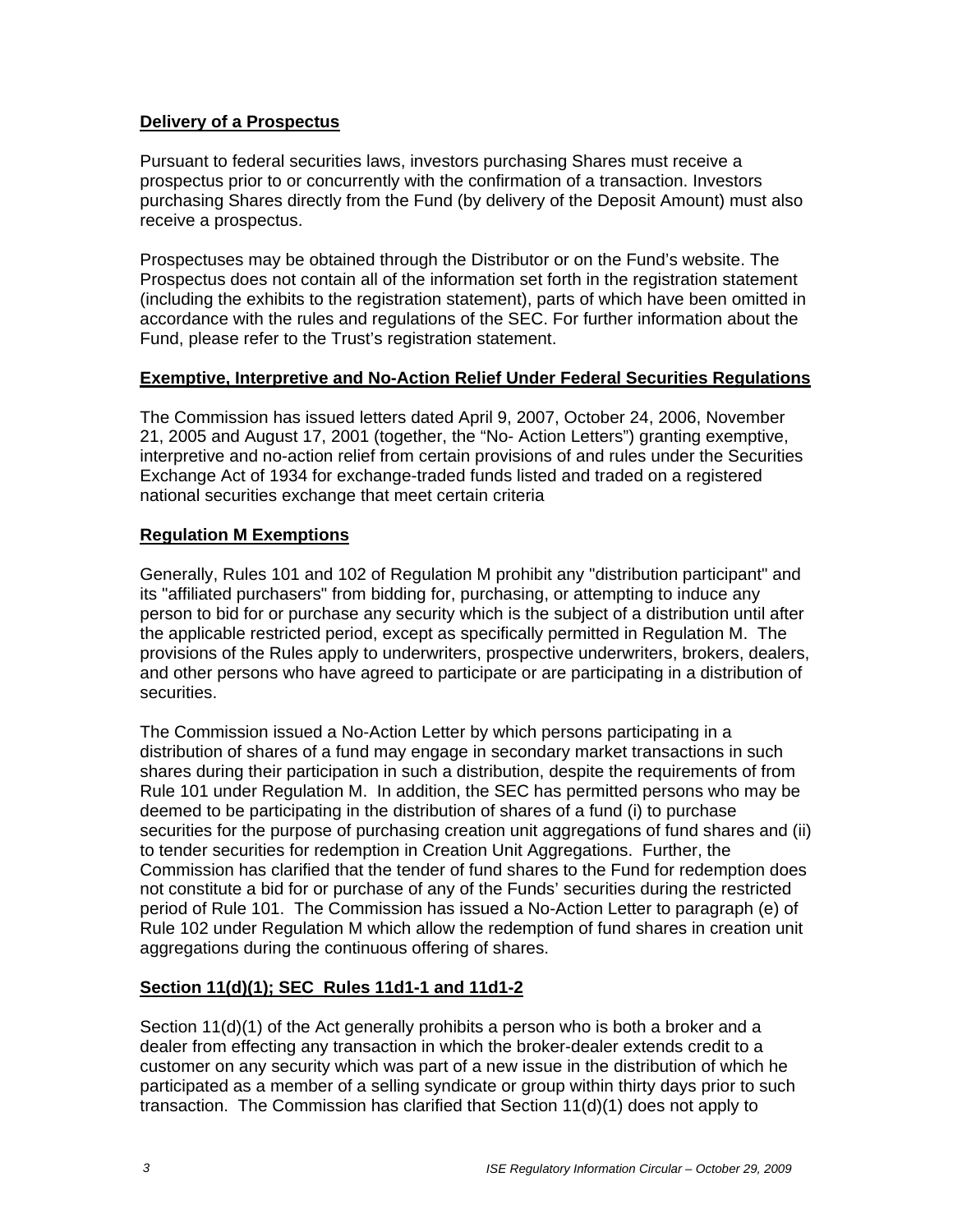broker-dealers that are not authorized participants (and, therefore, do not create creation unit aggregations) that engage in both proprietary and customer transactions in shares of a fund in the secondary market, and for broker-dealer authorized participants that engage in creations of creation unit aggregations. This relief is subject to specific conditions, including the condition that such broker-dealer (whether or not an authorized participant) does not, directly or indirectly, receive from the fund complex any payment, compensation or other economic incentive to promote or sell the shares of a fund to persons outside the fund complex, other than non-cash compensation permitted under NASD Rule 2830 (I)(5)(A), (B) or (C). See letter dated November 22, 2005 from Brian A Bussey, Assistant Chief Counsel, SEC Division of Market Regulation, to Barclays Global Investors, N.A., dated November 22, 2005. The Commission has issued a No-Action Letter under Section 11(d)(1) of the Act states that broker-dealers may treat shares of a fund, for purposes of Rule 11d1-2, as "securities issued by a registered open-end investment company as defined in the Investment Company Act" and thereby extend credit or maintain or arrange for the extension or maintenance of credit on shares that have been owned by the persons to whom credit is provided for more than 30 days, in reliance on the exemption contained in the rule.

**This Regulatory Information Circular is not a statutory Prospectus. Equity EAMs should consult the Trust's Registration Statement, SAI, Prospectus and the Fund's website for relevant information.**